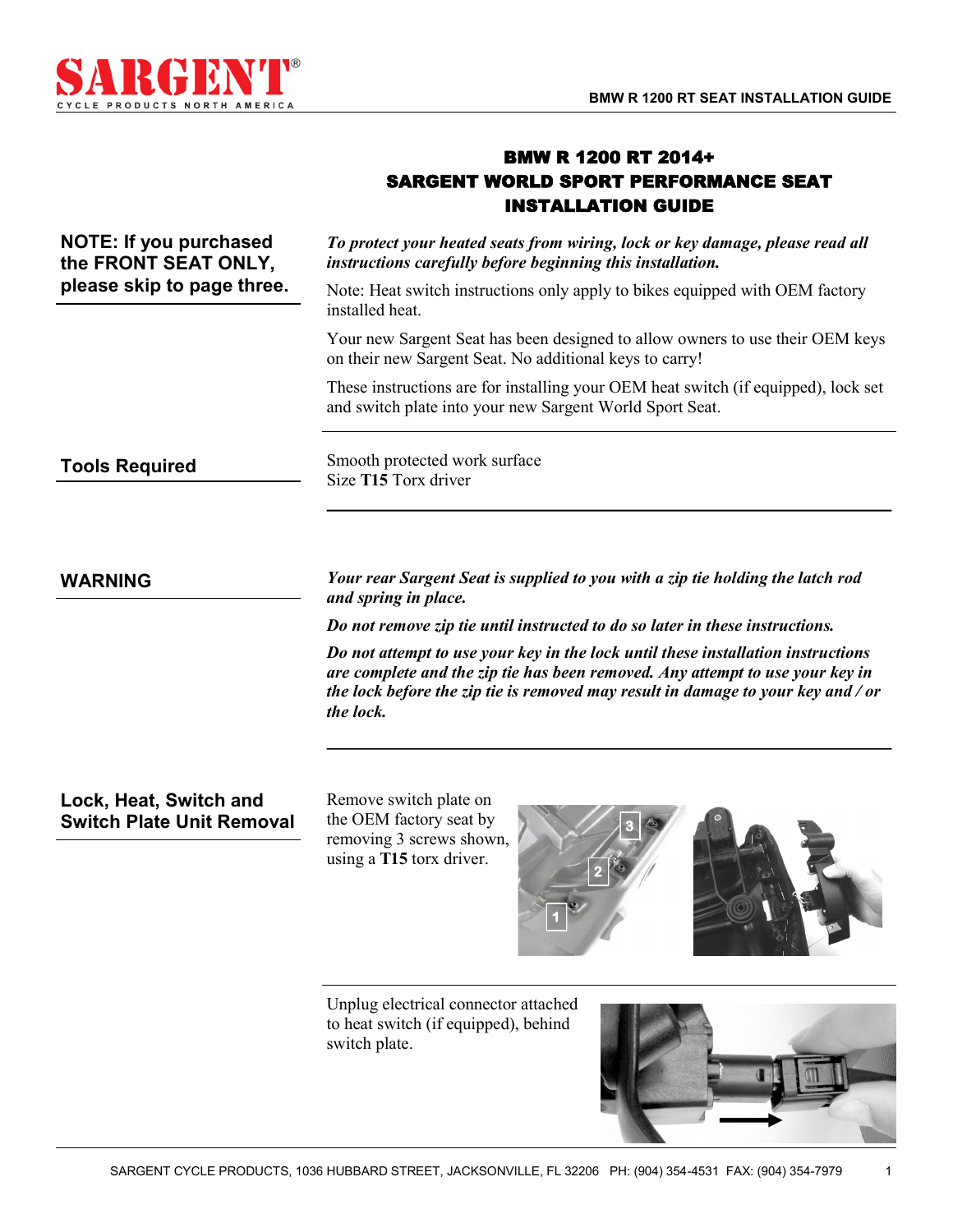

# **Re-installing Lock, Heat Switch and Switch plate unit into Sargent Seat**

*Note: You may have to rotate the latch rod back and forth slightly while you slide the switch plate assembly in place to allow the lock barrel to properly engage into the latch rod.*

On the rear Sargent Seat, locate the 4-pin plug (if equipped), and plug it into the switch mounted onto the switch plate as shown.



Install switch plate by guiding the lock barrel tab into the end of the latch rod as shown.

Once the lock tab is fully engaged with the latch rod, the screw holes in the switch plate and pan should line up. Hold switch plate in place while installing the screws.

Gently snug the screws. Do not over tighten. Over tightening may strip the threads.



*Lock barrel (left) fits into the notched latch rod (right).*

Remove the red releasable zip tie in the area shown.

Gently pull out the zip tie by the "head" or fastener to allow the latch rod to rotate freely.

It is now safe to use your key in the lock.

Your Sargent seats come with OEM compatible heat plugs for plug and play convenience if your bike has factory equipped heated seat controls.

*Should it ever become necessary to re-install your OEM seat , the above operations must be reversed.* 



## **REAR Seat Installation**

#### *VERY IMPORTANT!*

*NOTE: Take your time; this can be a snug fit! Once installed, check for proper engagement by pulling up on the back of the seat to insure that that motorcycle tabs* **A** *are properly engaged with seat.* 

*Failure to do so can result in permanent seat damage.* 

To install the rear seat, carefully slide the rear seat in place by guiding motorcycle tabs (A) in between bumper supports $\circledB$ and hold down tabs $\mathbb{C}$ on the seat.